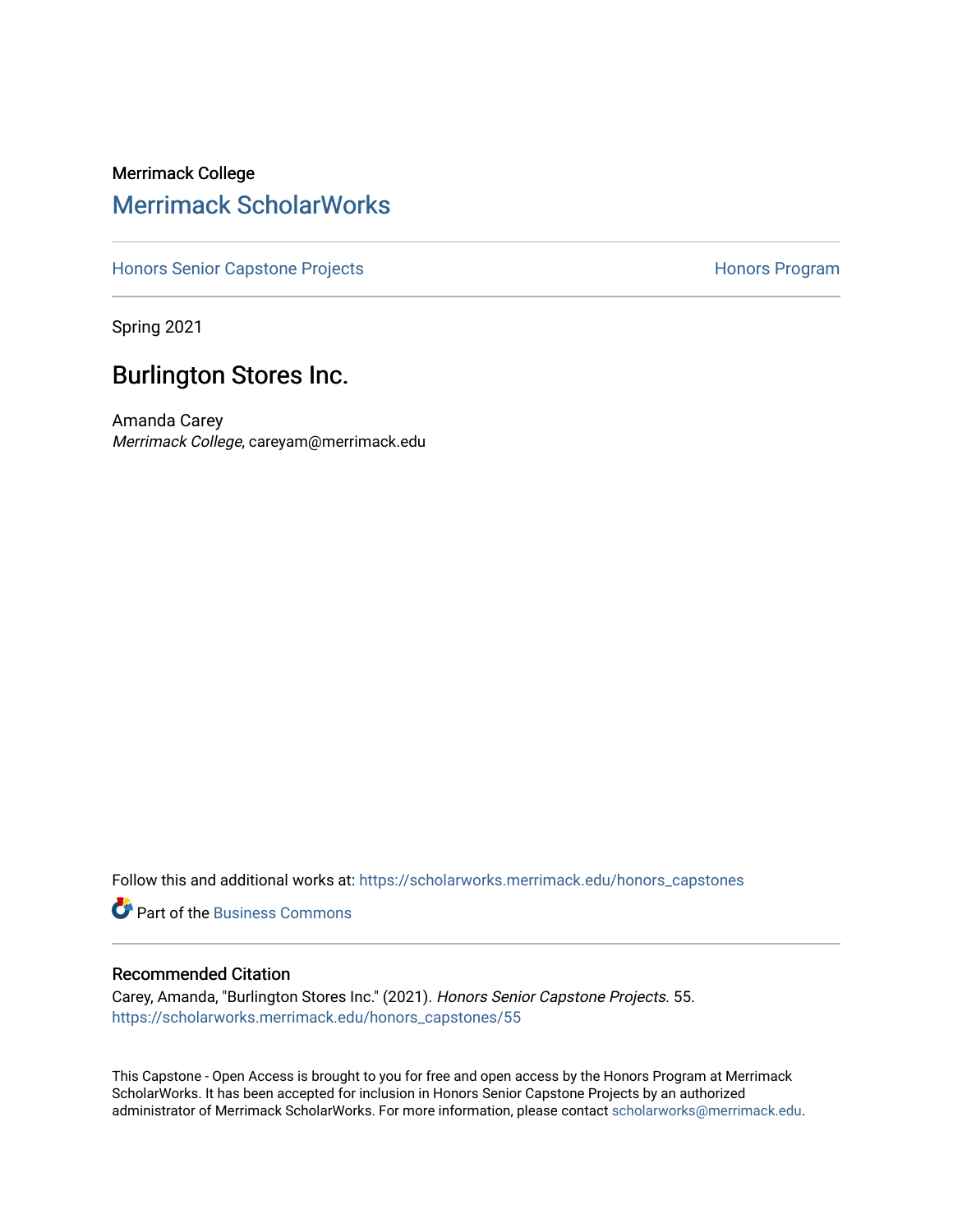Amanda Carey BUS4402W-G // Fall 2020 Honors Capstone

## **Abstract**

Throughout this piece, various aspects of Burlington Stores Incorporated are analyzed, giving greater meaning to their impact on the market and their success and failures as a company independently. Within this exposure, it became clear that they have come a long way from their initial creation, but with our fast-paced world they will need to continue to push past many boundaries. Generally, they are a very well-known name, but this does not necessarily mean that they are greatly successful in each part of their business. They thrive within the brick-and-mortar industry, as they direct competitors with other household names (TJX, J.C. Penney and more). While their room for improvement lies more with their online presence (or lack thereof). If they could increase this or find other competitive advantages to keep them ahead or in line with their competitors then I believe they would be in a much better place.

### **History and Current Events**

In 1946, Burlington Coat Factory was created by a father and his son in Burlington, New Jersey (where their headquarters have remained). These two began selling specifically coats and jackets, but eventually moved into additional markets as a large wholesaler. As the company grew, the buy outs and initial public offering began; they were bought out for 2.06 billion dollars in 2006 and went public in June of 2013. These two pieces of their history impacted their finances very clearly at the time and are essential to understanding where they are now. In addition to this, they also had a very prominent issue regarding "faux fur" which was relatively well known. What happened was Burlington Industries was providing fur from raccoon dogs in China for the merchandise, while Burlington Coat Factory was labeling it as faux fur. This led to an investigation and ultimately Burlington Coat Factory relabeled their products, stating that they were not associated with Burlington Industries (Wikipedia).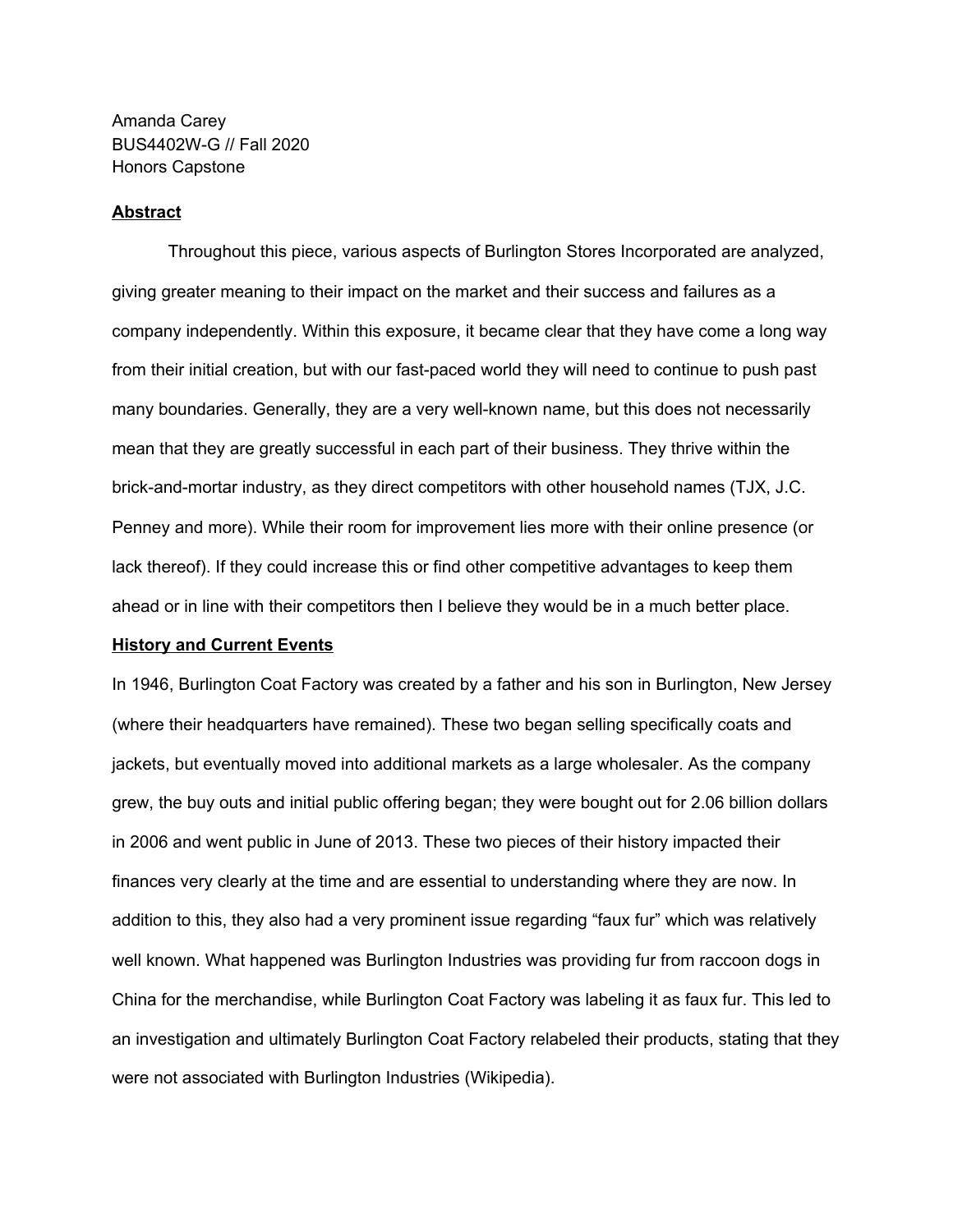In 2009, Burlington Coat Factory became Burlington Stores Incorporated, made a change where they restructured their brand. Their intention was to convey that they sell more than just coats (Burlington Investor Relations). They had a very strong recognition with their original company name. So, they made sure that when an individual goes to search for their store online, the results will come up for Burlington Coat Factory and Burlington Stores. This change was important to how their market saw them. Regarding this change, their typical customer consists of a younger demographic who is looking for something that is not too expensive but can keep up with the current style. Beyond this, Burlington offers a wide variety of options within their store, so that they can be relevant to the mass market (consisting of men's, women's, kids, baby, and home) (Stone Wall).

Furthermore, they took this opportunity to work with Fortuna Inc to improve their supply chain processes, focus on their information technology and operations (RIS). From this restructuring it is expected that their stock price would rise and their overall business would improve, unfortunately the company did not go public until after this change, but from internal findings they did have some boosts in their business holistically. Regarding the current pandemic situation, Burlington Stores has re-opened their stores and are offering a 50% discount (which could point to the trouble that they had with having to close for some time). This finding points to the financials, in that we can see flux which will help a reader better understand the true impact that the pandemic had on them (demonstrated in exhibit).

According to Morningstar's Price vs Fair Value, a major drop can be seen in March of 2020 (the beginning of the pandemic). They closed at 216 in February and dropped to 158 by the end of March; although they have recovered since then (only dropping a few from where they were prior to the pandemic) (Bhogaraju). Moreover, ecommerce is a very crucial aspect especially regarding our current world and Burlington is struggling with it. They are having trouble offering their typical price point (off price retailing) considering the added costs of moving to an online space (shipping, processing, returns, etc.), therefore the percentage of their online sales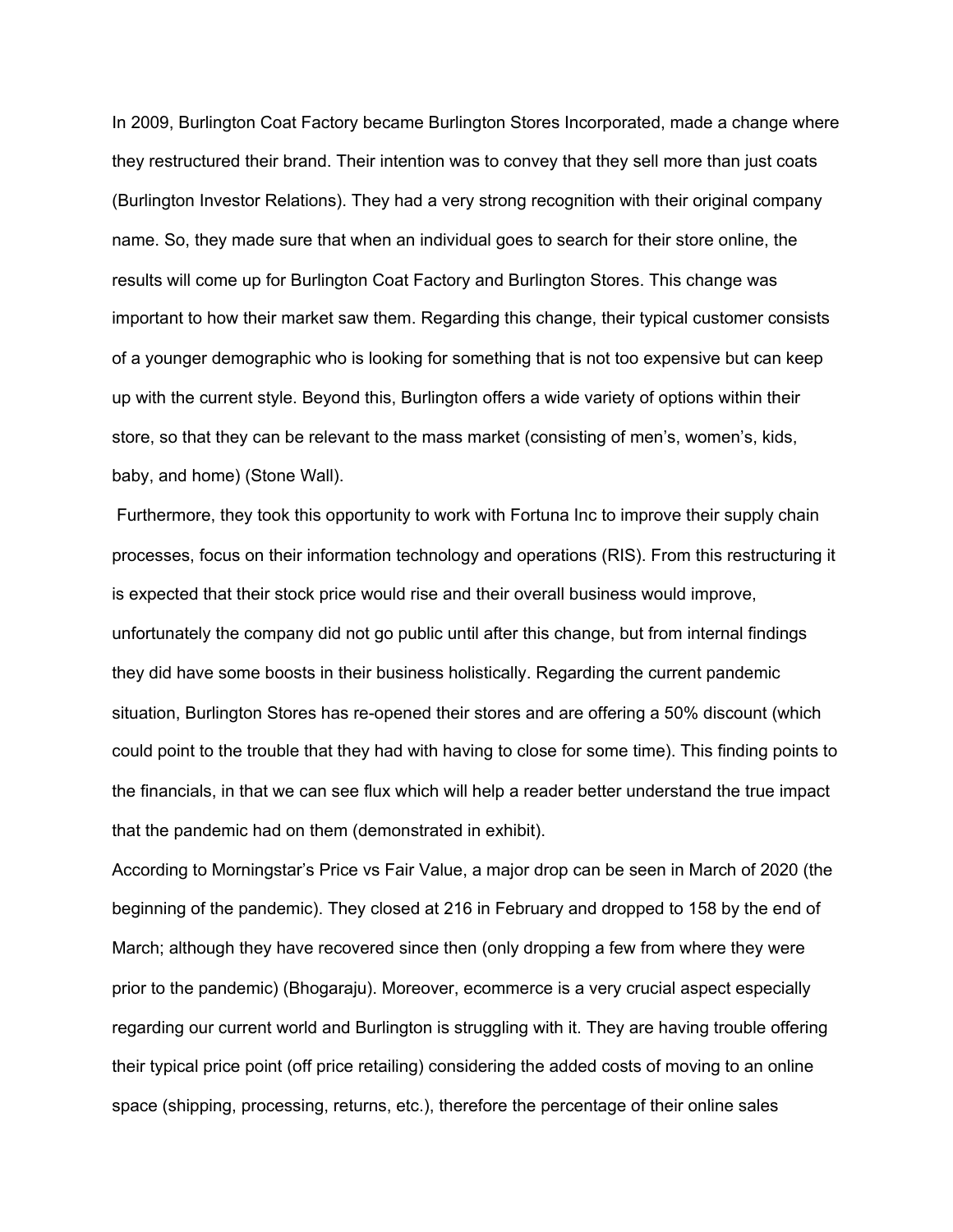consists of 0.5% (NRF). Another aspect that is important to note is their typical store used to be very large, but as the years have gone on, they have decreased in size. Finally, they, like many other stores in the industry do have an increase during the holiday season. With all this being said, some values from Morningstar will make some of these points clearer. Refer to the table on page 3 to receive a better understanding of the profit they have coming in (as of recent). Beyond this, there will be a separate table for the industry standard and the strategic competitor.

| <b>Total Sales</b>                        | 5.80 B  |
|-------------------------------------------|---------|
| <b>Total Earnings</b>                     | 2.18B   |
| Market Cap                                | 14.19 B |
| Total count of employees                  | 40,000  |
| Total number of stores                    | 631     |
| Number of countries they are operating in | 1       |
| Primary location for operation            | U.S.    |

**Table 1 - Burlington Stores Basic Overview**

All financials are for the TTM (trailing twelve months)

Source: Morningstar

### **Internal Financial Analysis**

Initially, Burlington seems to be in a relatively good place, but the continued research put them at a lower point in relation to their competitors. Refer to the table for further understanding. After analyzing the data from Morningstar, it becomes clear that the order from largest to smallest is Walmart, TJ Maxx, then Burlington. I selected Walmart for my industry standard because Walmart has a low-price discount structure, similar to the price cuts that Burlington offers, but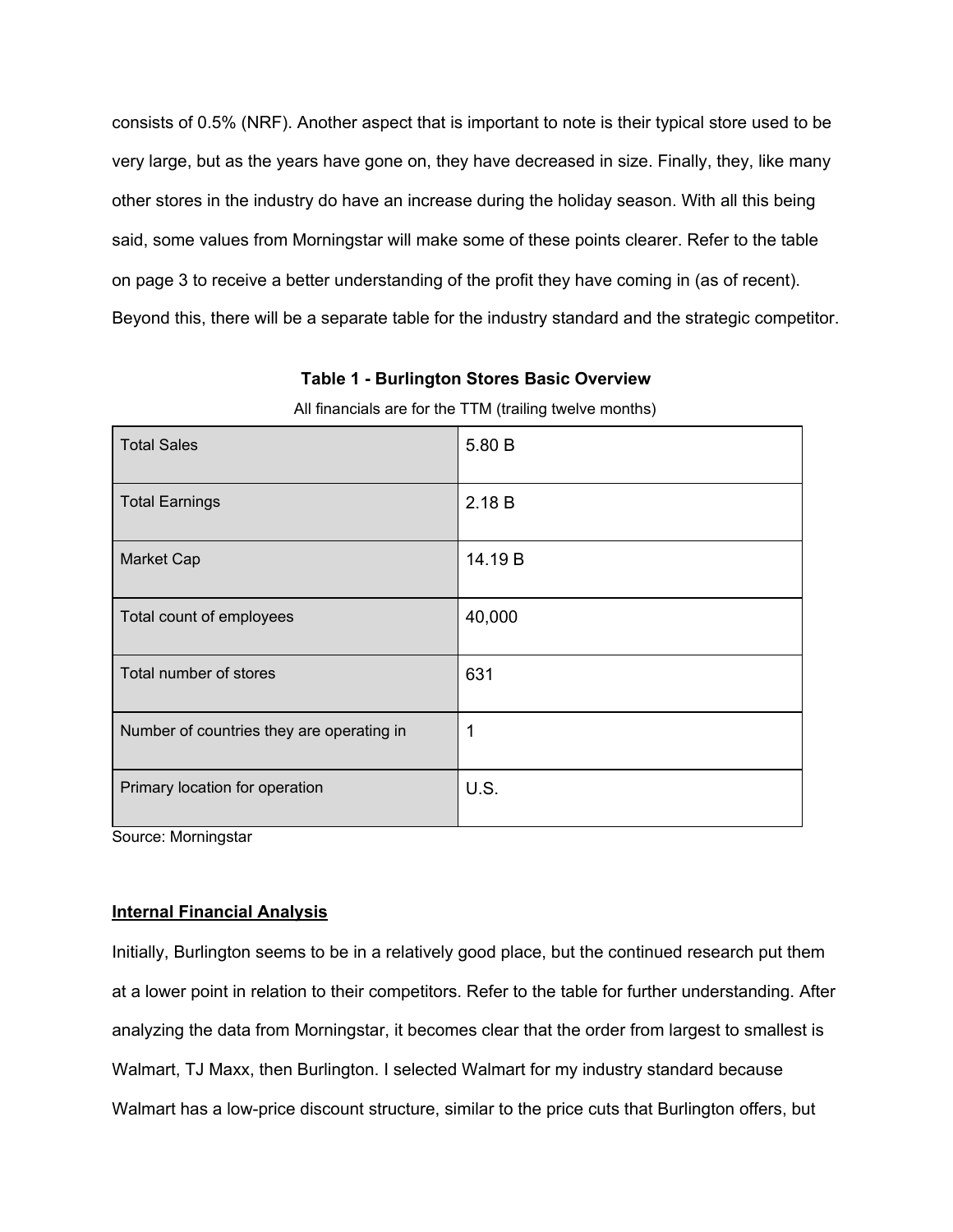they do it differently. As for TJ Maxx for the strategic competitor, this company consistently came up in my initial research as a major competitor, therefore their market most likely overlaps, and they could be taking similar approaches in gaining more market share. Refer to the table on page 4 for further understanding on each of the company's data.

# **Table 2 – TJ Maxx and Walmart Overview for Benchmarking**

|                                              | <b>Burlington</b> | <b>TJ Maxx</b> | Walmart   |
|----------------------------------------------|-------------------|----------------|-----------|
| <b>Total Sales</b>                           | 5.80 B            | 33.73 B        | 542.03 B  |
| <b>Total Earnings</b>                        | 2.18B             | 7.96 B         | 133.66 B  |
| <b>Market Cap</b>                            | 14.19 B           | 68.98 B        | 411.26 B  |
| Total count of employees                     | 40,000            | 286,000        | 2,200,000 |
| Total number of stores                       | 631               | 4,557          | 11,500    |
| Number of countries they are<br>operating in | 1                 | 9              | 27        |
| Primary location for operation               | U.S.              | U.S.           | U.S.      |

All financials (except for sales and earnings) are for the TTM (trailing twelve months)

, TJX Wikipedia, Corporate Walmart

Using Walmart as a comparison company was a good decision because multiple resources refer to both companies as a store that promises "everyday low prices". This is made possible due to the ways that they conduct their business. Walmart has a low-cost structure because of their sheer volume, in that they can buy in bulk and get lower unit prices. However, Burlington has a different approach, where they can offer low prices because they offer premium name brands and they offer national brands, whereas other department stores and off-price retailers only do one or the other. What is important to note is that Burlington can afford to offer lower prices to their customers since they focused on lowering their overhead (low cost structure).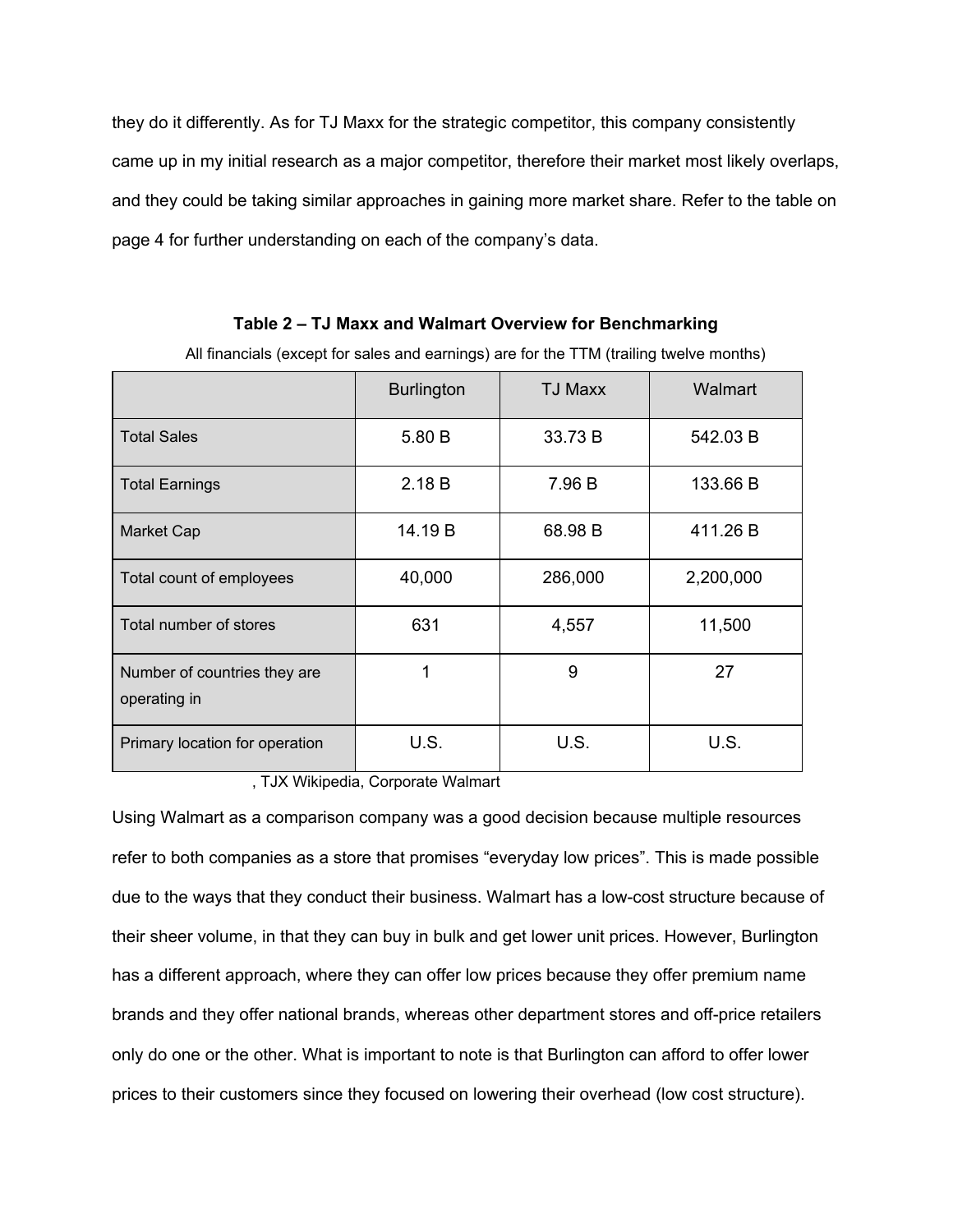This being, they also make sure to buy their inventory at "distressed prices" so that they can give their customers more value and still make a profit out of it.

A benefit that Burlington has over TJ Maxx is that their physical store space is about double the size. Another aspect that Burlington benefits in over TJX is that they have more flexible styles so they can adapt to change, whereas TJX is less flexible because they focus more on the current and upcoming season. Also, the exhibit highlights some commonalities between the two, TJ Maxx has a higher volume for all of the categories, but when looking further, their sales in relation to the number of stores that they have are almost proportional. A smaller aspect that is still important is the fact that when an individual searches for either company there is a section on google that recommends other stores that are similar and they both come up in the top three for each other.

Within Table 3 all three companies did not have dividend yields (only TJX and WMT), therefore I was not able to compare their payout ratio. This is because Burlington does not offer dividends. Therefore, instead of comparing the two that I do have from my benchmarks, what is more important is the fact that Burlington is still growing so they are not able to offer that. Instead they are reinvesting their capital to build their business, whereas TJ Maxx and Walmart are stable companies that can offer that benefit to their customers. Burlington Company Incorporated had the highest revenue growth in comparison to the two companies that were being benchmarked. This is in line with their financials and other ratios because they are in the growth stage whereas the other companies are more mature. Therefore, their growth within revenue could be higher, but they are still working on managing their initial debt. They have managed this debt relatively well; it is just making sure they are keeping equity in mind.

When analyzing the return on equity it becomes clear that Burlington is in a poor situation, especially compared to others that are like them. They are at a deficit for this, meaning that they are not even making a return off what they own. Even more so, the debt to equity ratio is more telling because it conveys the same message, they are clearly calling to attention the aspect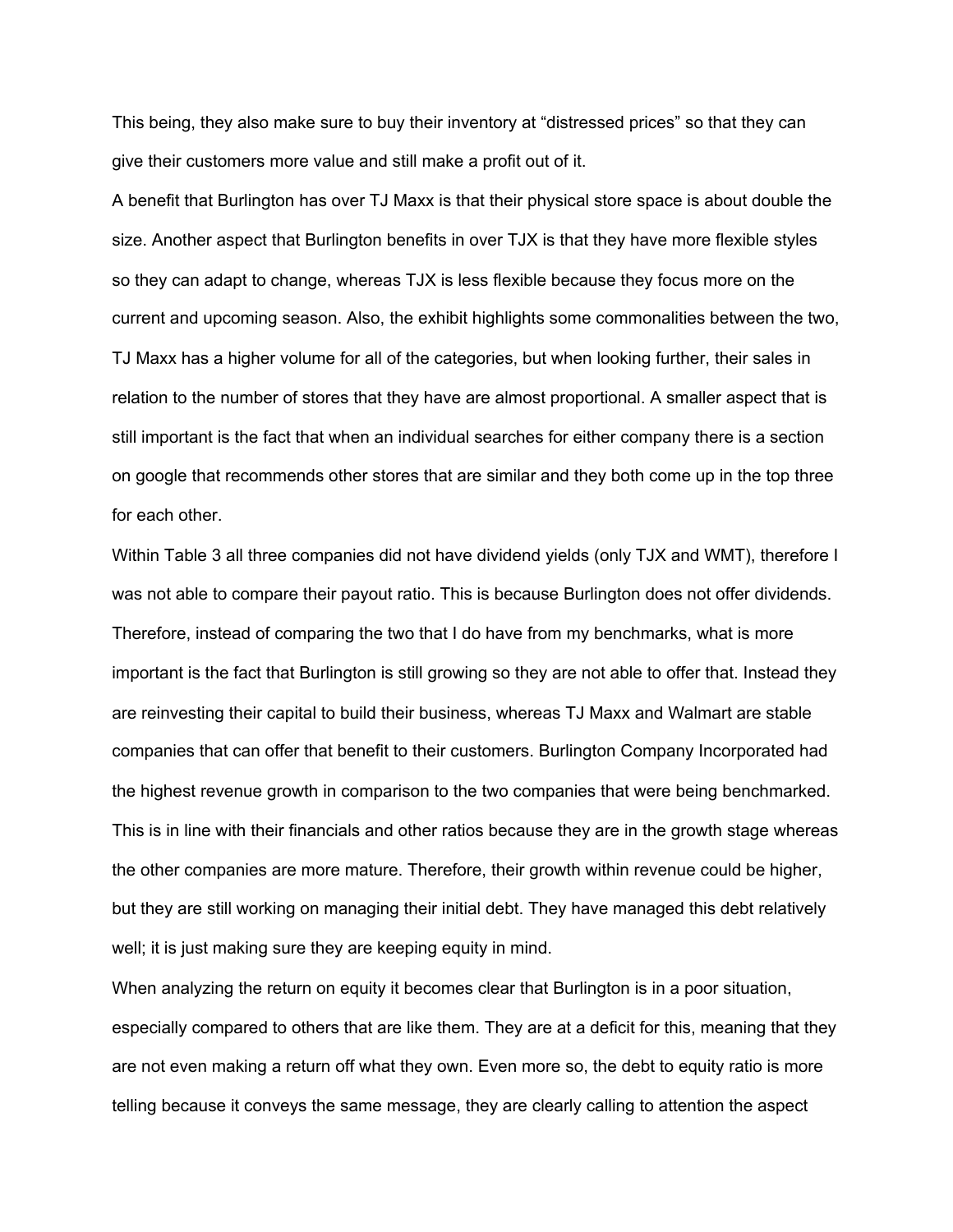that they have a high amount of debt for the amount of equity that they have. The others could have more or equal to the same amount of debt, but they could have more equity therefore pushing down their ratio and making them more stable. Although, the current ratio on line three clearly identifies that all three companies can handle the amount of debt that they have (as they are all in the same range). This being, it is impressive that Burlington had this apparent trouble with managing their returns on equity and handling their debt, but their structure supports them in making sure they can handle what they are taking on.

As for the Inventory Turnover ratio and Accounts receivable ratio, these two ratios convey that TJ Maxx and Burlington are similar in the capacity they have for getting inventory out and ordering it, as well as receiving payments. Whereas Walmart is above them, this is because of the sheer size of their company that they can achieve this. Therefore, Walmart is the most efficient, but Burlington does fall in line in relation to their direct strategic competitor.

**Table 3 – Current Financial Health Comparison**

|                                     | <b>BURL</b> | <b>TJX</b> | <b>WMT</b> |
|-------------------------------------|-------------|------------|------------|
| Return on Equity                    | (26.92)     | 14.28      | 24.57      |
| Debt/Equity ratio                   | 18.43       | 3.36       | 0.92       |
| <b>Current Ratio</b>                | 1.54        | 1.51       | 0.79       |
| Payout Ratio                        |             | 123.21     | 34.13      |
| P/E Ratio                           | 302.24      | 102.52     | 23.05      |
| <b>Inventory Turnover</b>           | 5.07        | 5.84       | 9.58       |
| <b>Accounts Receivable Turnover</b> | 78.19       | 82.15      | 103.31     |

Operating Performance - TTM (trailing twelve months)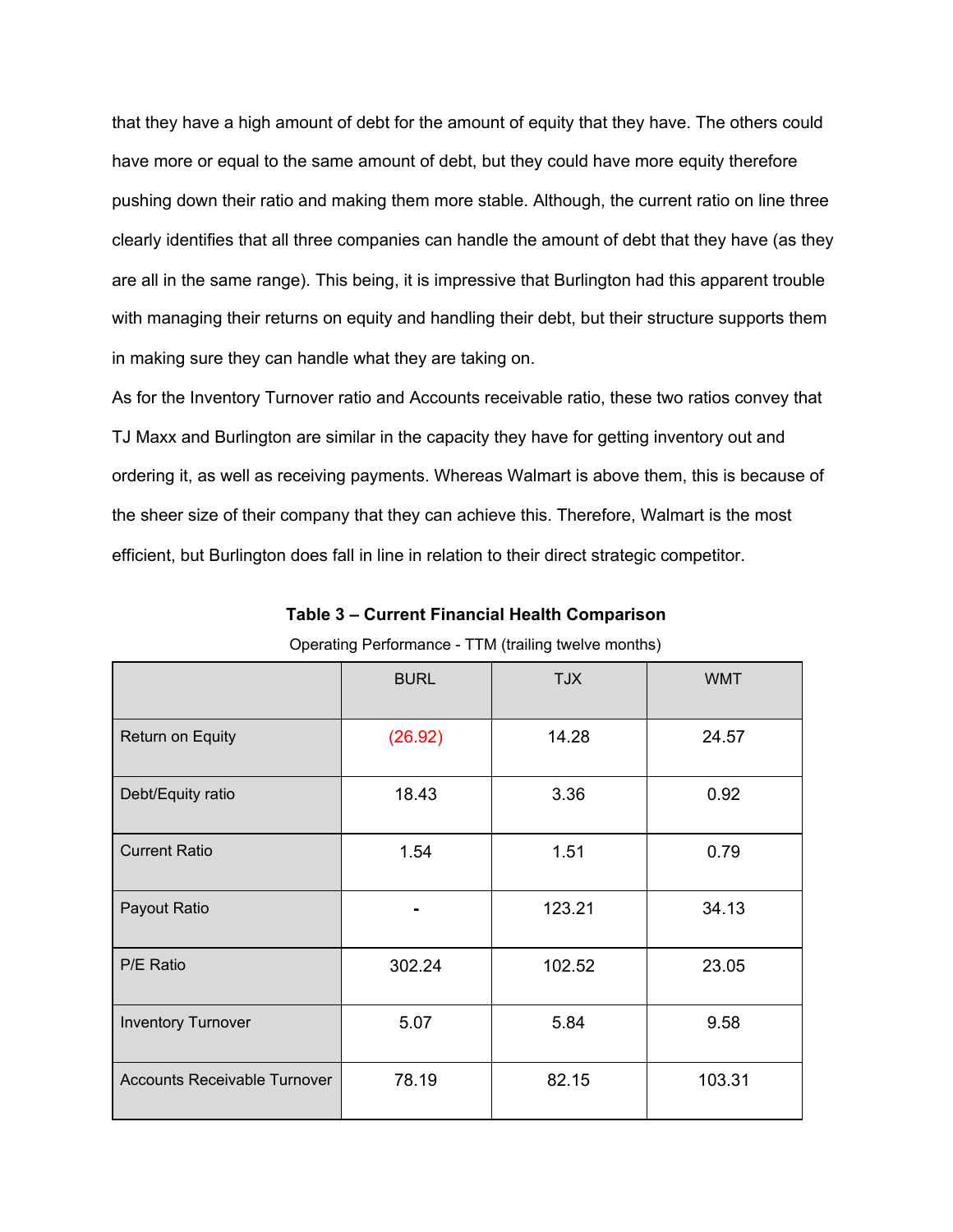After analyzing all these pieces that are demonstrated in the exhibit, one aspect that should be analyzed is the overall impact on Return of Equity. As discussed, prior, Burlington Stores is struggling with their return on equity and their debt to equity ratio supports that, but the current ratio is in line with the benchmarks used. Therefore, the conclusion would be that they have a lot of debt and it impacts the return that they can have on what they own, but they are in a relatively normal position as to how well they can handle it. In relation to the inventory turnover ratios and accounts receivables turnover ratios, Burlington is still in a lower position, but the difference is not very drastic between BURL and TJX. Walmart has a much higher turnover, but again this could be due to the sheer size of their company.

Of all these companies, the one that investors would favor the most would be Walmart because it has the lowest price to earnings ratio. This was expected because Walmart and TJ Maxx both offer dividends and are stable companies. Therefore, it's a less risky for investors; some investors prefer to go with high risk because of the saying "high risk, high return", but with a stable and mature company like Walmart it is understandable that investors could appreciate the consistency (Morningstar).

#### **Strengths and Weaknesses**

BURL is a company that has gone through some major changes in management that have enhanced the business, but there is still room for improvement. This becomes increasingly clear when analyzing the financials and how they stack up in comparison to their strategic competitor and industry standard. The key point to take away is that Burlington had a major shift in brand in 2009 and it has been shaping the way they have done their business. Furthermore their primary strength would be their ability to differentiate, they are similar to others like TJ Maxx, but they have such a wide variety (as their merchandise spans over many categories) so they can compete in many different spheres. As for a major current weakness that is very apparent is the lack of ability to move into the e-commerce field. This has become increasingly important in our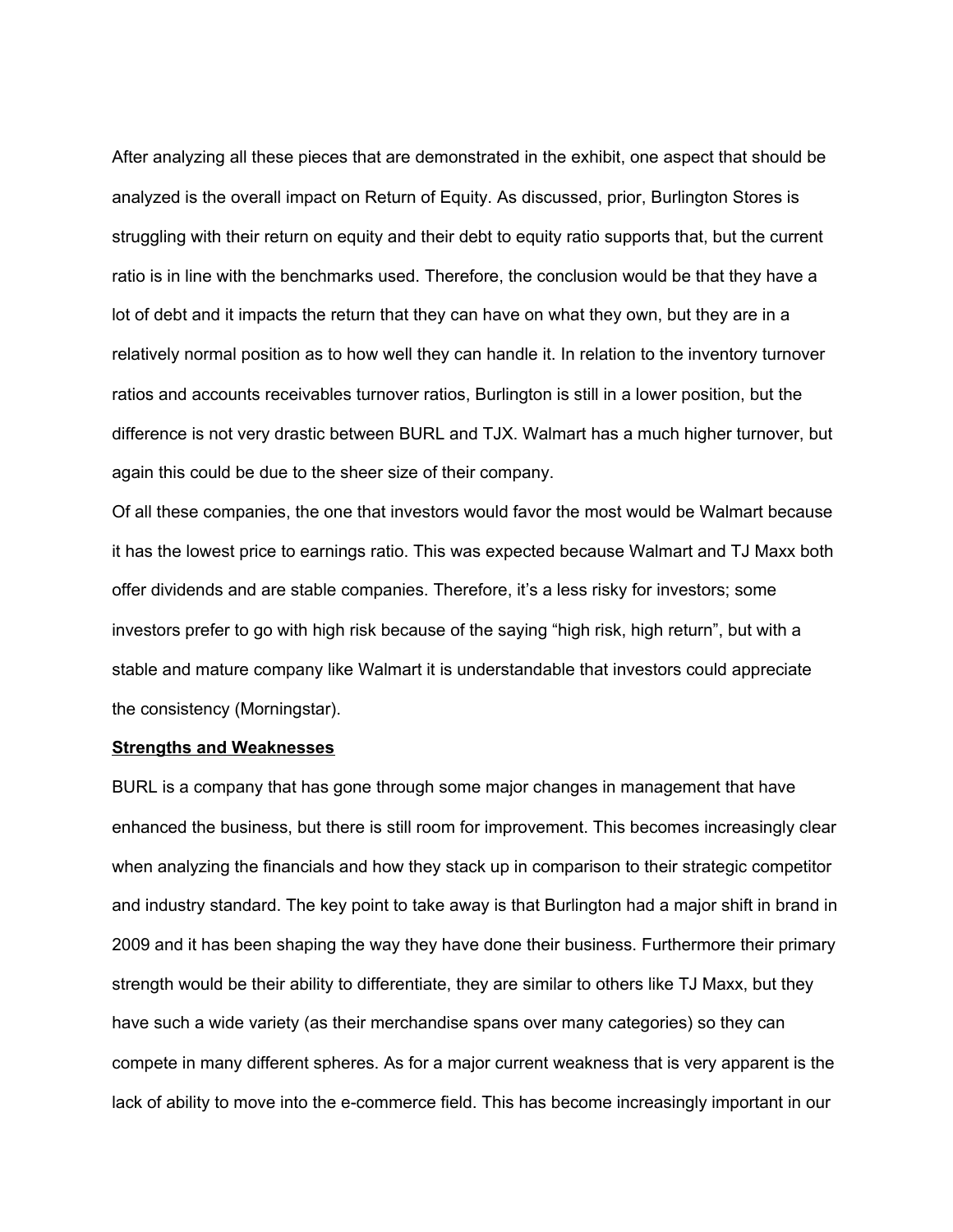virtual world and the fact that they can not push down their cost structure to support their typical low prices, raises some concern (NRF). The struggle that they are facing to get fully immersed in it will continue to be a barrier for them when competing with others in the industry. Overall, Burlington is in a relatively stable position, but still trying to grow as much as possible. They do have a very well-known brand and could continue to grow beyond how much they have grown already if they can improve some business aspects.

## **External Competitive Analysis**

Burlington Stores Incorporated, also known as BURL on the New York Stock Exchange, displays their fair share of financial highs and lows. To reflect on the previous piece, it is crucial to note the nature of Burlington (and T.J. Maxx their strategic group company). They are within the off-price industry, which impacts what they sell and how they sell it. From the Morning Star report, it can be gathered that this company demonstrates a narrow economic moat because of this model that they operate under. The reason for Burlington being specifically in this position resorts back to the lack of economies of scale, as well as the limit on their free cashflow due to the sheer size of their company in comparison to their competitors. Their key advantage that keeps them relevant in our current world continues to be their ability to offer discount prices on name brand products. In addition, they positioned themselves ahead of their online competitors by avoiding the shipping costs, they enjoy this benefit because of their larger in store presence, as well as being directly from the manufacturer In turn this cuts down the costs associated with a lengthy distribution chain. While this could be seen as a great aspect, the first assignment clearly identified that this could be a weakness in our pandemic stricken world, one that will continue to heavily rely on purchasing online for the near future to avoid having to go out and risk health and safety.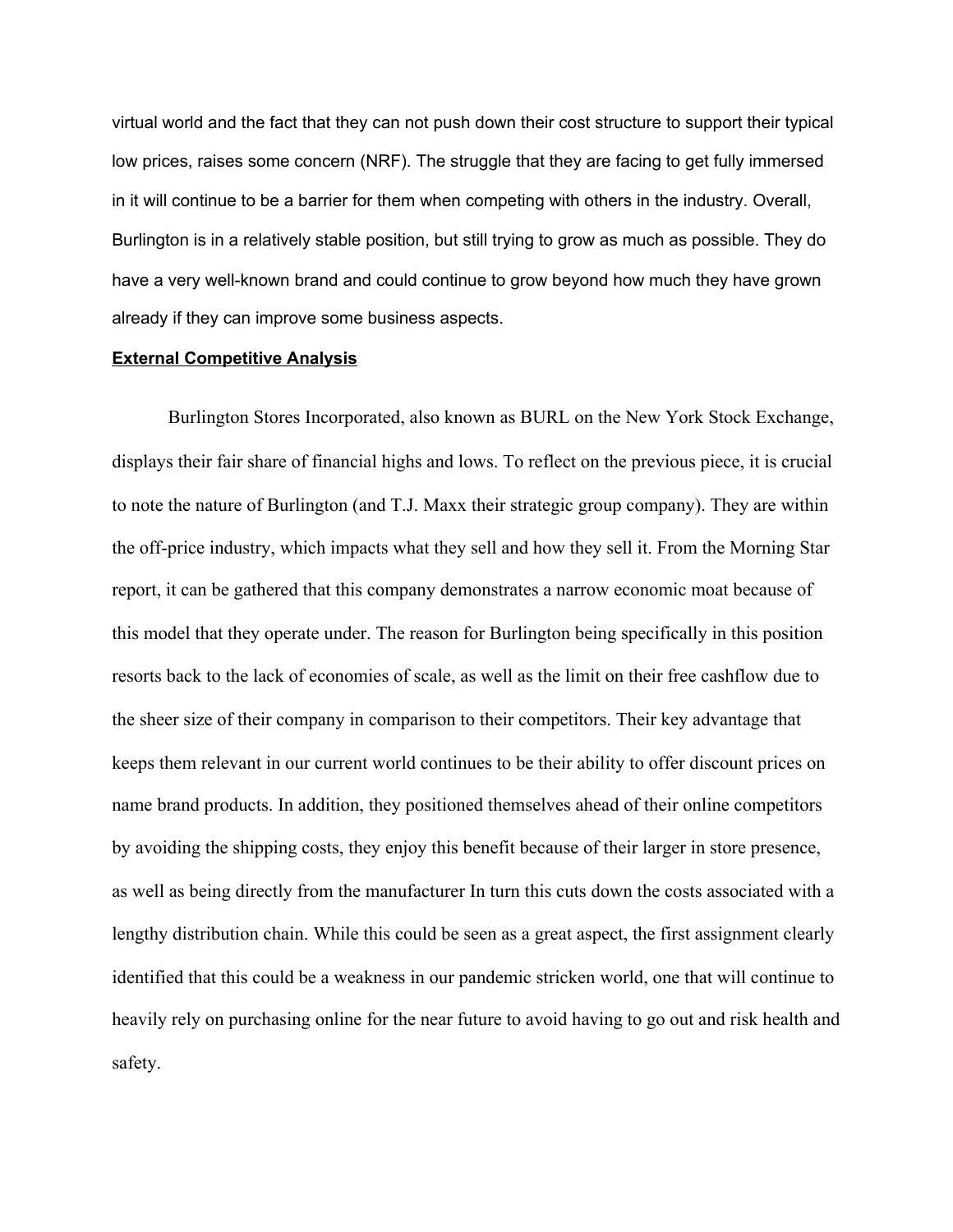Another aspect that Akbari mentions in the report is the strategy that Burlington built, one that fosters almost a "treasure hunt" like experience, drawing bargain hunters in. When they do this, they draw in various customer demographics including a range of individuals with different salaries and spending budgets, although their average customer does have a lower average salary compared to their strategic competitors. This is key to note because they need to approach these customers in different ways whether it be focusing on demographic specific discounts (military discounts help to target a specific group) or other methods. In correlation with consumer income comes their attention to high value brand, these companies that sell their excess merchandise to Burlington at a discount are able to do this because of the discrete channels that they use to set their plan. As well as the "treasure hunt" kind of atmosphere allows customers to feel as though they found an amazing hidden deal, so it only heightens the brand which betters the outside company brand. Although, the risk of this could be that these high value companies could lose purchasing power and elite brand recognition if they are too known for funneling into a store such as this one, so they must find the balance together as a team (Akbari, 2020).

Another very valuable benefit that Burlington enjoys is an inventory turnover that supersedes their competitors while also relying on a pack and hold system. This system is built on the idea that Burlington purchases inventory and sells them in a different season, specifically they purchase one third of the inventory in the season before and two thirds of the inventory during the season so that they can have a better idea of what their customers want. A system such as this one holds risk, but it allows them to get some great inventory when it might be at a lower figure and as long as the value stays true to the product then they will find a larger margin on it (Cosgrove, 2020).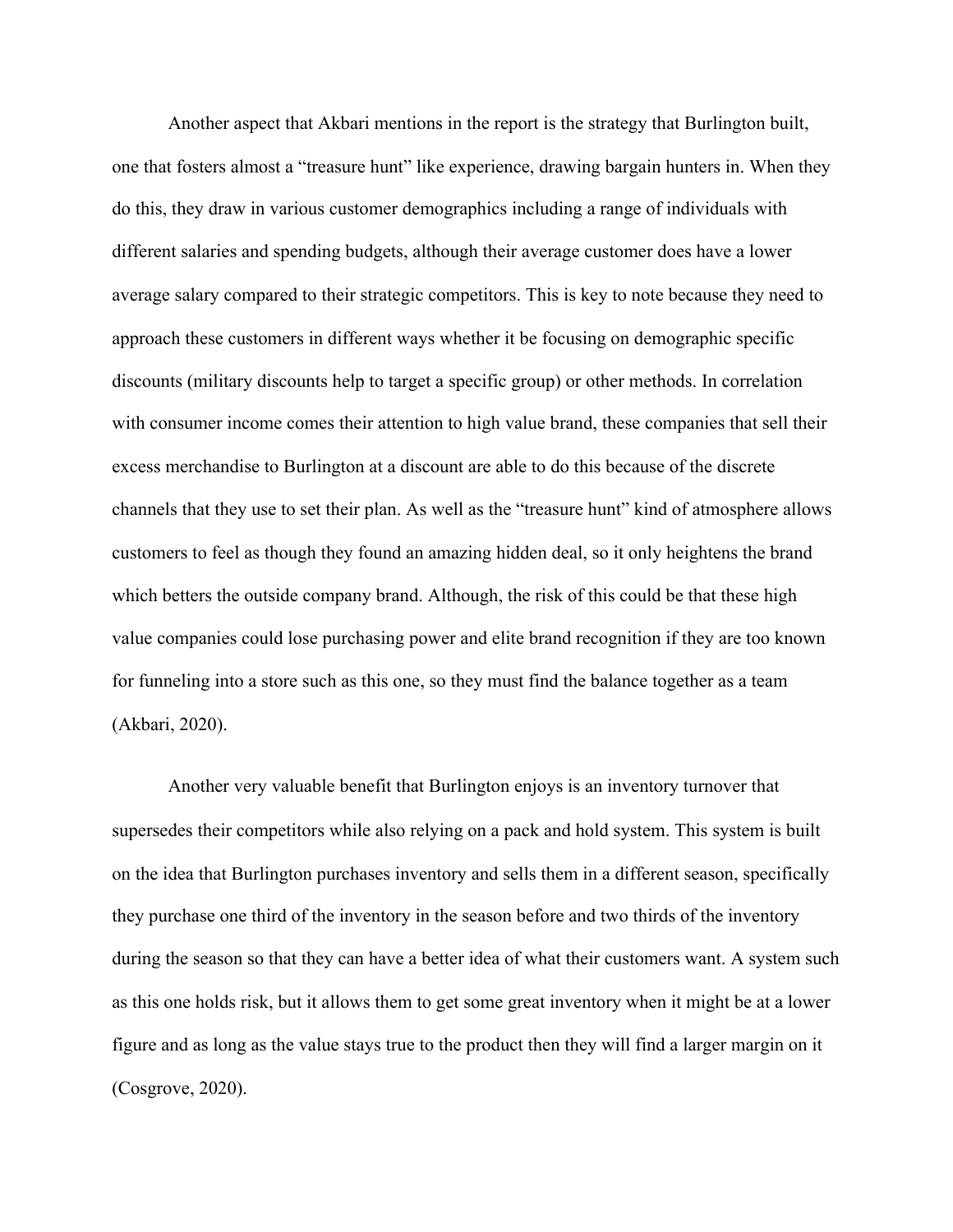## **Strategy and Growth**

When taking a closer look at Burlington's strategy and how it has developed it became clear that they use a segmentation strategy. They cater to various segments while offering numerous options that cover different consumers within the industry. This can be seen on their website as well as in stores, since their departments cross over from apparel to home goods, as well as other minor pieces. This is more of a segmentation strategy rather than standardization. This company mainly thrives off the customer demands and brand recognition as stated before; Burlington is not just making a standard product, one that is "one size fits most". Rather it is focused on the trends and what is relevant for a few segments, rather than just one, such as a company that only focuses on the sale of cosmetics or jewelry. They pull in these popular brands so that they can pull their customers in store, then promote their own products, giving them a sense of duality.

Furthermore, Burlington also has a known business level strategy that is mostly identified as a broad low-cost strategy. To explain this further, this company thrives off of keeping their departments flexible, in terms of "leaving it to the voice of the consumers", following their trends while also providing some steady options that remain within their own brand. This sense of duality allows them to be focused on a certain segment (one that is looking for those high value finds) as well as ones that come across the discounted general apparel while searching for their sought out prestige products. Whereas their strategic competitor TJX almost solely focuses on that off pricing model, making them more of a focused low costs business.

Regarding the specifics that support this finding, it has to do with the direct shipment from manufacturer as discussed before. This factor allows them to have some cost leadership, in that they can offer prices that not even their largest competitors can. For example, on Burlington's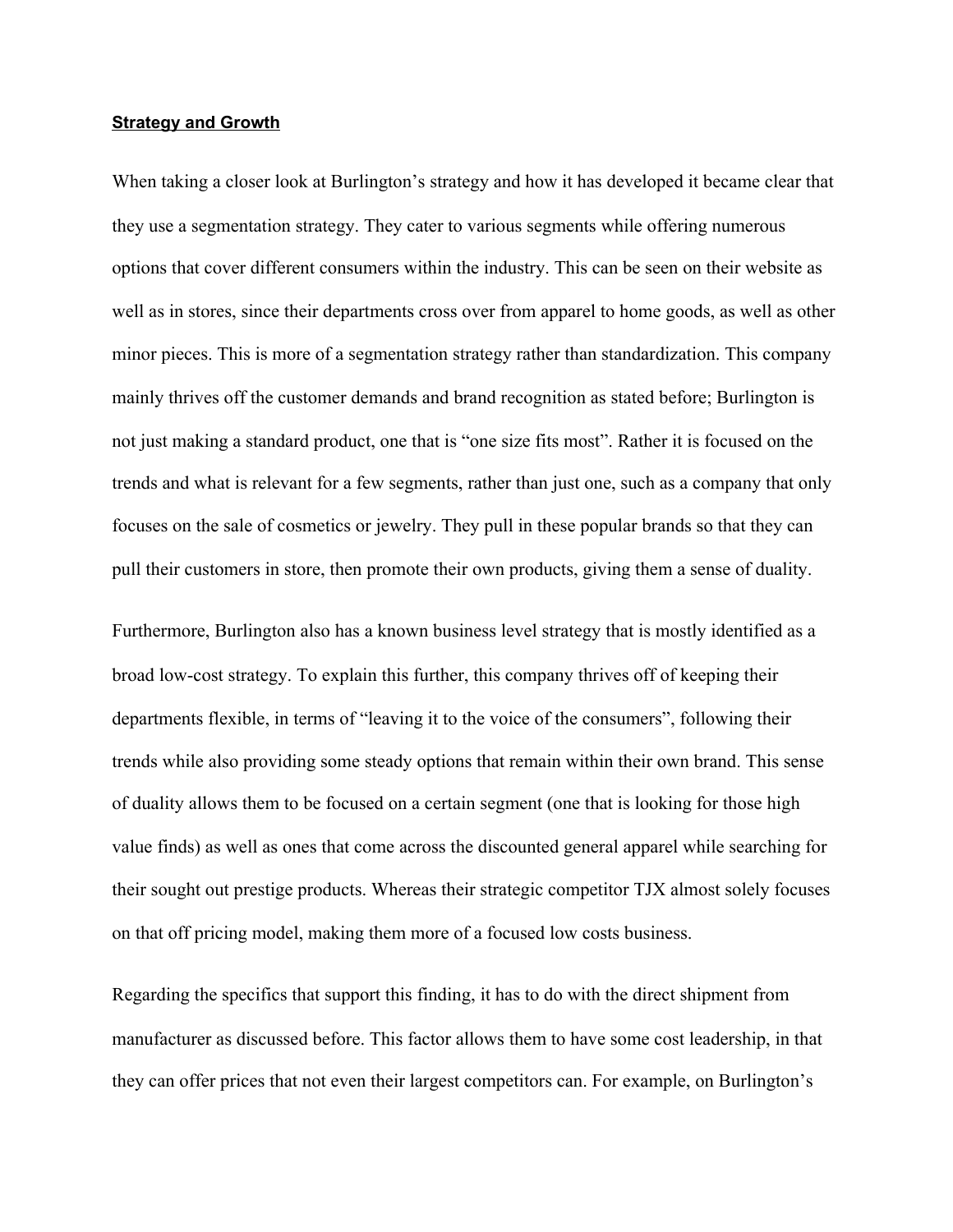website they have an offer that most definitely beats even Walmart's prices. This offer that they have consists of men's coats starting at \$3.99, whereas Walmart has lightweight coats for \$21.00 and \$24.99 at TJX. Some factors that contribute to this price gouging consist of their operating efficiency being really strong in 2018, but drastically going down since then. The timeline here is consistent with what could be expected, as 2019 is when the pandemic hit and their e-commerce only accounts for 1% of their sales. Although their strong brick and mortar set up helps to combat this struggle that they face, they still have leeway that needs to be made up for (Burlington Stores Inc., 2020).

# **International**

Burlington Stores Incorporated does not have a strong international presence. They do ship internationally, not to all countries, but they have that capability. Although, after looking into it more, there are ways around this complication. Customers can have a shipping forwarder work with them to get the product to them even if they live somewhere that Burlington does not ship to. To reflect on this, it creates a barrier for Burlington because they are cutting some other companies that could have potential customer bases (Borderoo, 2020). As the text discusses, it is important to recognize culture and the impact that it can have on consumers buying decisions and what they are looking for. The products that they offer here in the United States may be very different from what another country's customers is looking for.

### **Corporate Strategy**

As the previous paper discussed, Burlington has had organic growth since 1946, but in 2009 they had a restructuring which led to the change in their name (Burlington Coat Factory to Burlington Stores Inc.) as well as a change in management. This being, they have not acquired any other companies, but they have expanded in what they sell. Since they originally sold primarily coats, they have switched over, so now they incorporated related diversification by selling other apparel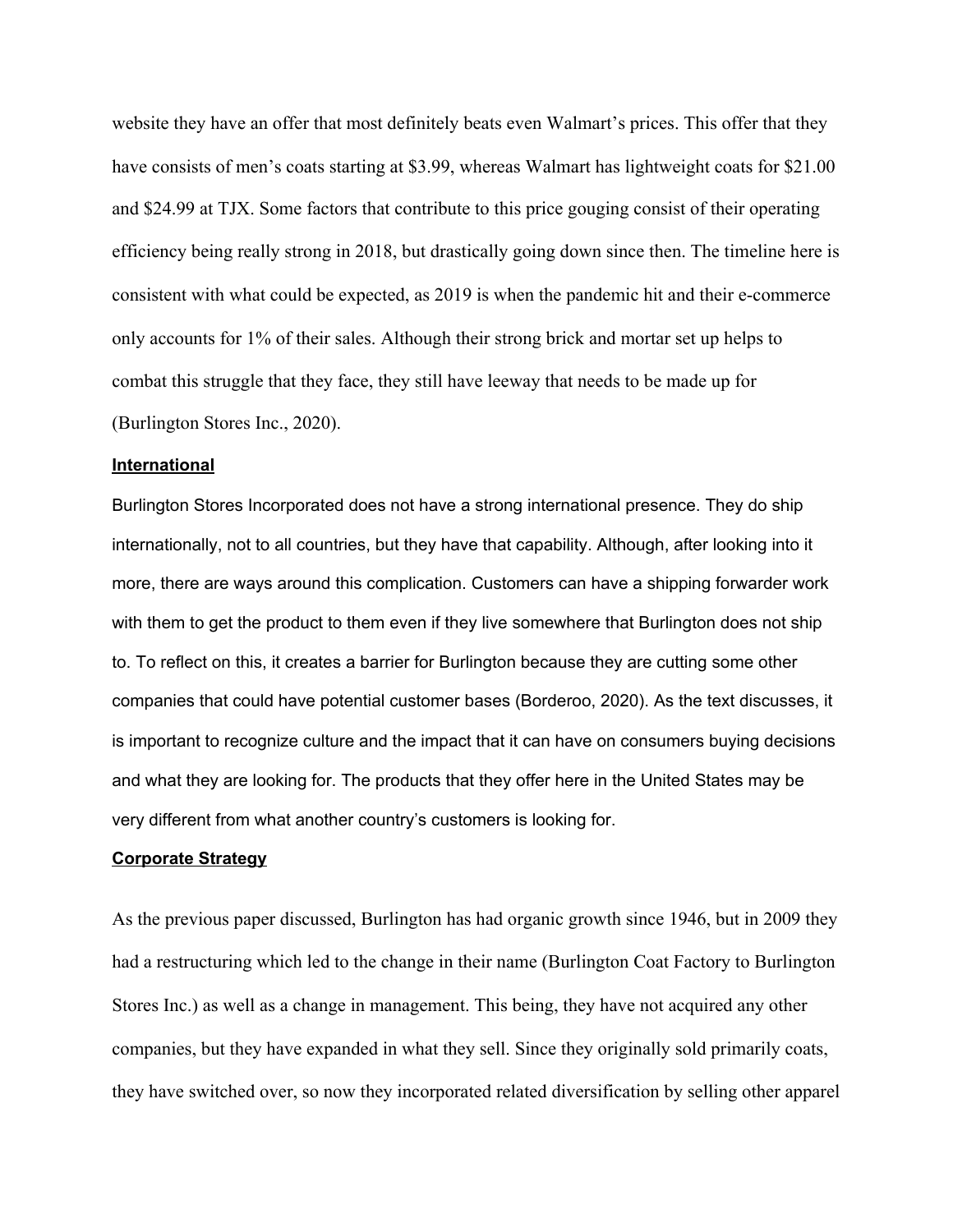items. A change such as this one allowed them to expand to other customer bases and related industries.

## **Assess and Project**

After looking over each aspect of this business, the one key piece that stands out as very prominent is that their e-commerce within the COVID era is lacking. Therefore, I believe that they must rethink how they should be getting in front of customers. Taking advantage of the omni channel would allow a customer to order merchandise from technology to be delivered to store or to their home, which would give them a competitive advantage, but as the research shows they have many barriers to getting to where they need to be. Currently, their store is holding up well, staying relatively steady, but they need to find a differentiator to keep them relevant. Personally, I believe that their success is someone held onto their brand being a "household name". Their frame is held on their low prices and for them to ship would impact the ability to work with those low prices that they are known for. This weakness is one that I know other companies that are in the same off pricing industry are having, but they are a little ahead. As a consumer I would not have even thought about online purchases for this kind of store, because of the "treasure hunt" feel that it puts off. Although, a strength that they have is that they offer a credit card for their customers, which only promotes brand loyalty (Schulz, 2020). Going forward, I believe that they will survive since there are still people that do not like buying clothes online, instead they like to try them on and see them in person. These people may combine minimal online purchases with in store purchases, but nonetheless, I do not think it would be ruled out completely.

#### **Suggested Changes**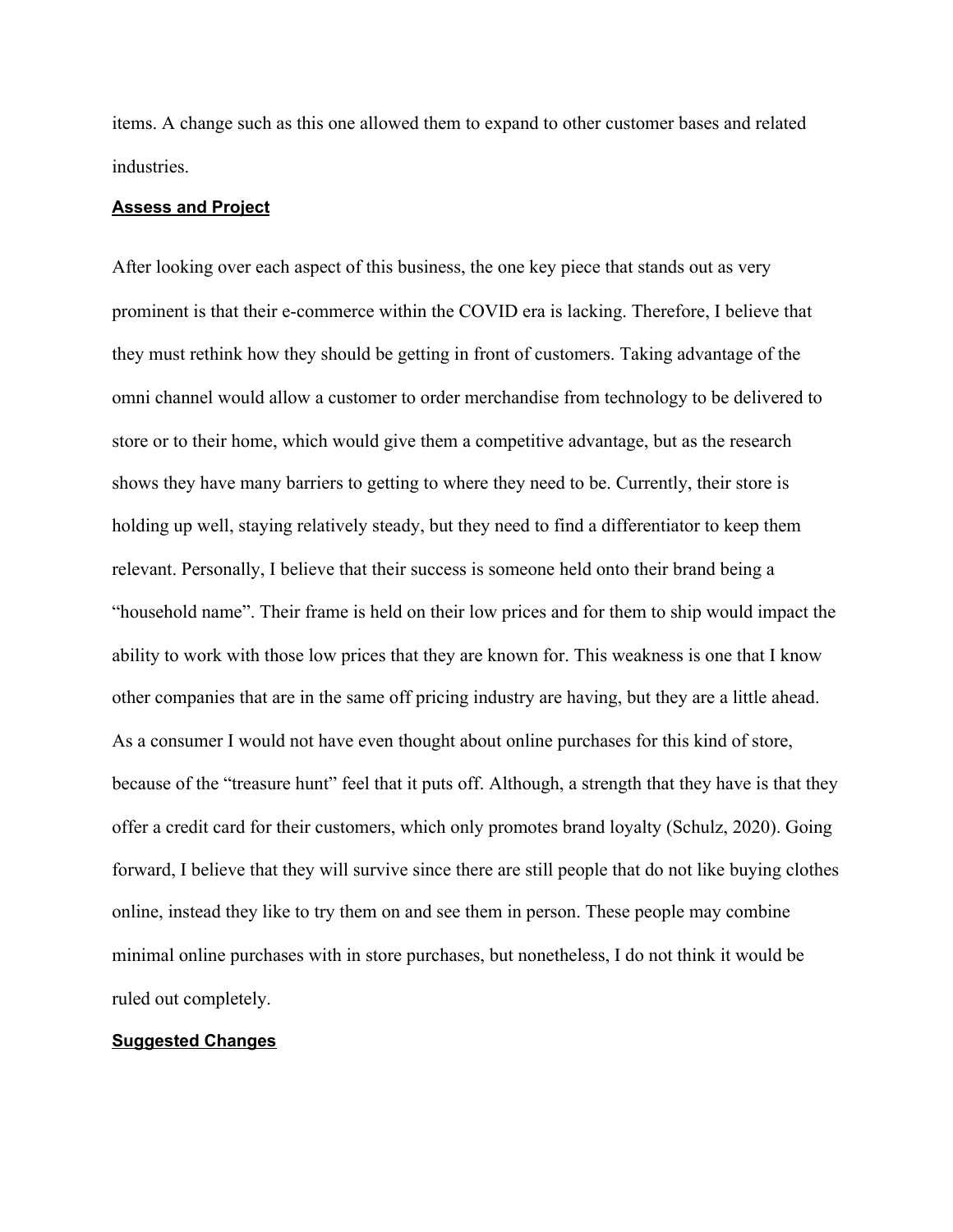I believe that as difficult as it may be, Burlington should continue to research and better understand how a business like theirs can thrive in an e-commerce space or continue to improve strictly within the brick and mortar space. Whether it be continuing the discounts and shifting prices elsewhere or finding some way to stay competitive in that market. According to Morning Star, they do have some faith that Burlington will make it through this pandemic, even with the lack of e-commerce that they have. I understand this perspective, but I think that some people are faithful to shopping in person rather than online. This is not to say I do not think that their ability to grow will be stunted due to COVID, but when some normalcy comes back they will probably see their business improve, not as much as before (since they would probably lose some to the convenience of online shopping), but if they are loyal before then the chances are that they will return.

# **References**

- Akbari, Z. (2020, November). Morning Star Report Burlington Stores Inc./ TJX Retrieved November 30, 2020, from <https://direct.morningstar.com/builder/home/assetManager>
- Borderoo. (2019, March 22). Buy from Burlington Coat Factory's USA Online Store International Shipping. Retrieved November 28, 2020, fro[m](https://borderoo.com/pages/buy-from-burlington-coat-factorys-usa-online-store-international-shipping/) [https://borderoo.com/pages/buy-from-burlington-coat-factorys-usa-online-store-inter](https://borderoo.com/pages/buy-from-burlington-coat-factorys-usa-online-store-international-shipping/) [national-shipping/](https://borderoo.com/pages/buy-from-burlington-coat-factorys-usa-online-store-international-shipping/)
- Burlington Stores, Inc. (2020). Get on the list! Retrieved December 03, 2020, from https://www.burlington.com/deals
- Bhogaraju, S. (2016, January 11). An Inside Out Look at Burlington's Business Model. Retrieved October 10, 2020, from https://marketrealist.com/2016/01/inside-look-burlingtons-business-model/
- Burlington Stores, Inc. (2020, August 27). Investor Relations. Retrieved October 4, 2020, from <https://www.burlingtoninvestors.com/investor-relations>